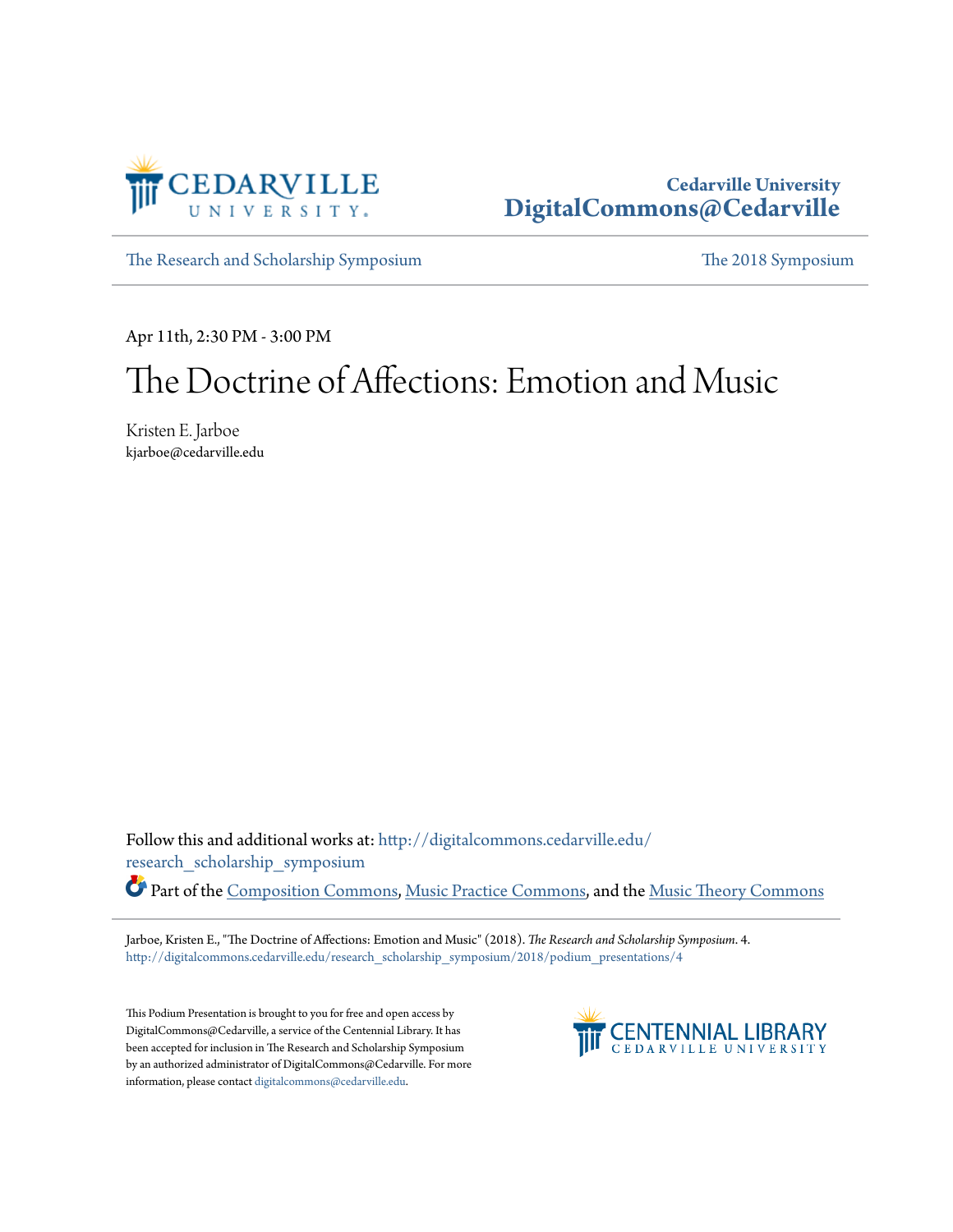# The Doctrine of Affections

Music in the Baroque Period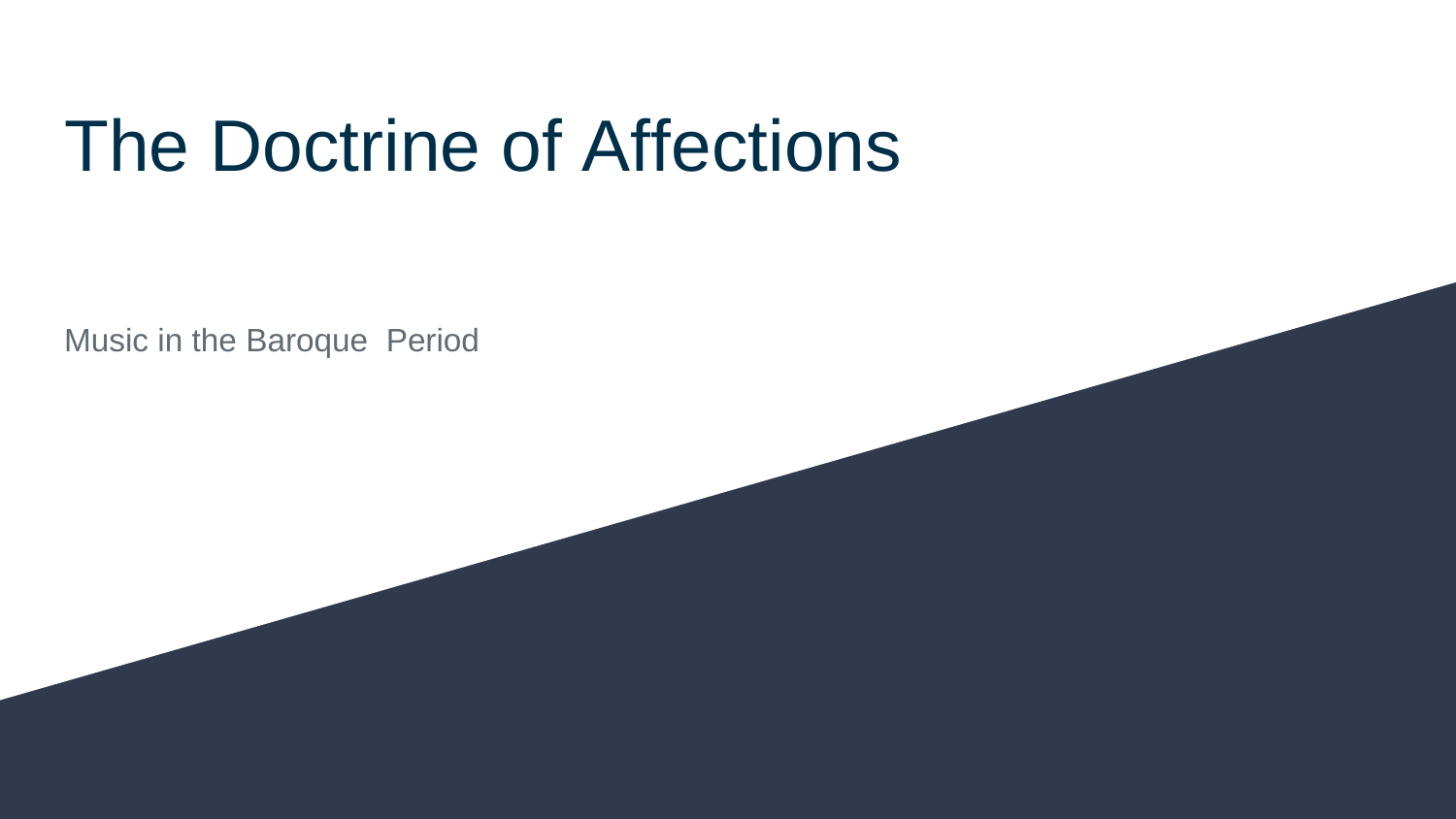# Thesis

The Doctrine of Affections was based off of an ancient philosophy that viewed music as a stimulus which could move the affects in the body. This theory greatly influenced composers in the Baroque period and how they composed music.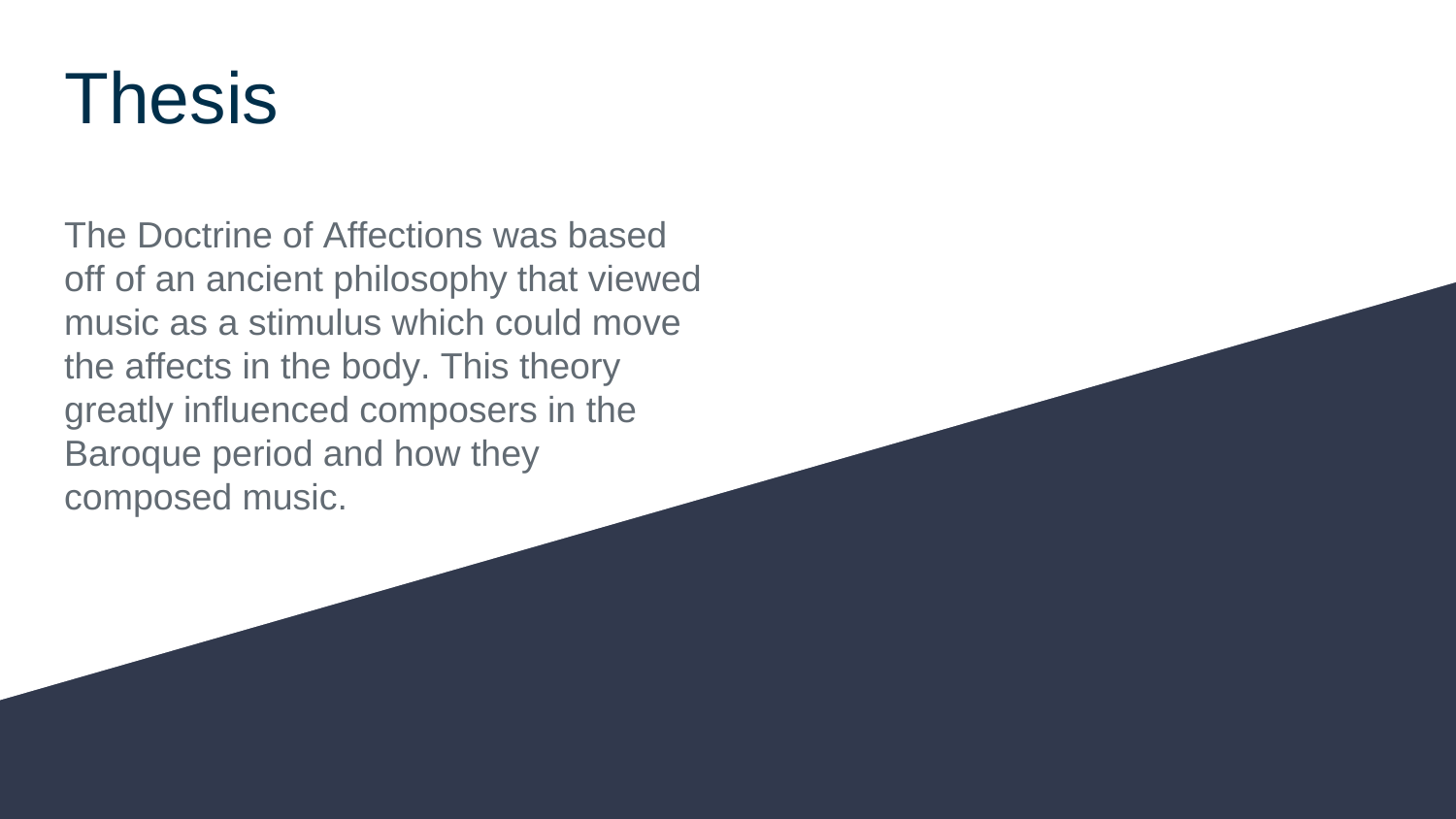# The Theory

- Term coined by German musicologists Hermann Kretzchmar, Harry Goldschmidt, and Arnold Schering
- **Effect of music on the body**
- Aesthetics in other art mediums
- **Personal emotions are separated** from music
- Emotion is evoked from music, not composer
- Drawn from Ancient Greek<br>"Doctrine of Ethos"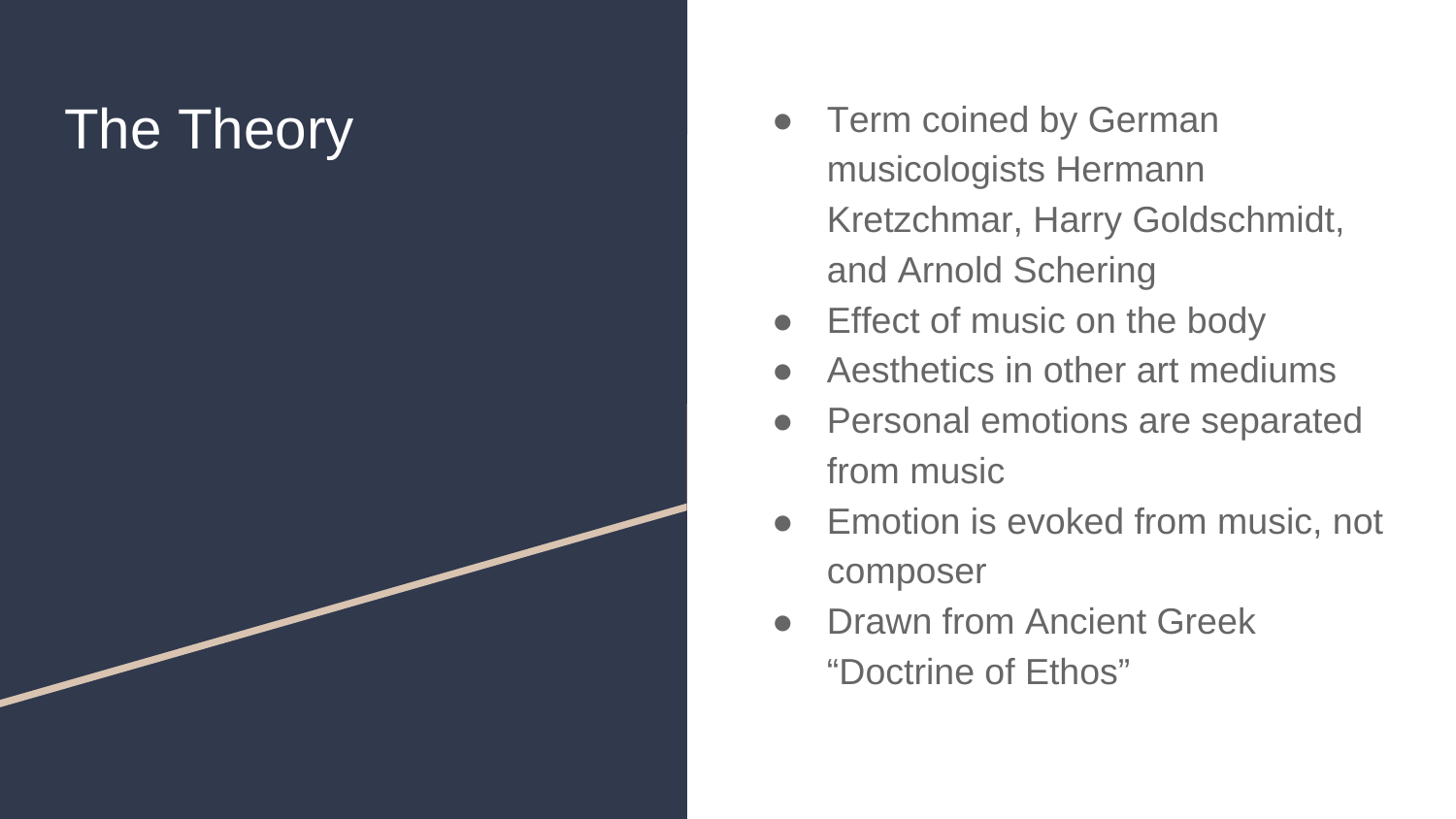- The Doctrine of Ethos <br> **Example 20** Music can affect the character, morals, and behaviors of a person
	- Different scales had different characteristics
	- Dorian= calm, easy to listen to
	- Phrygian= made people become more passionate and able to inspire
	- Lydian= caused weakness of the mind because of its simplicity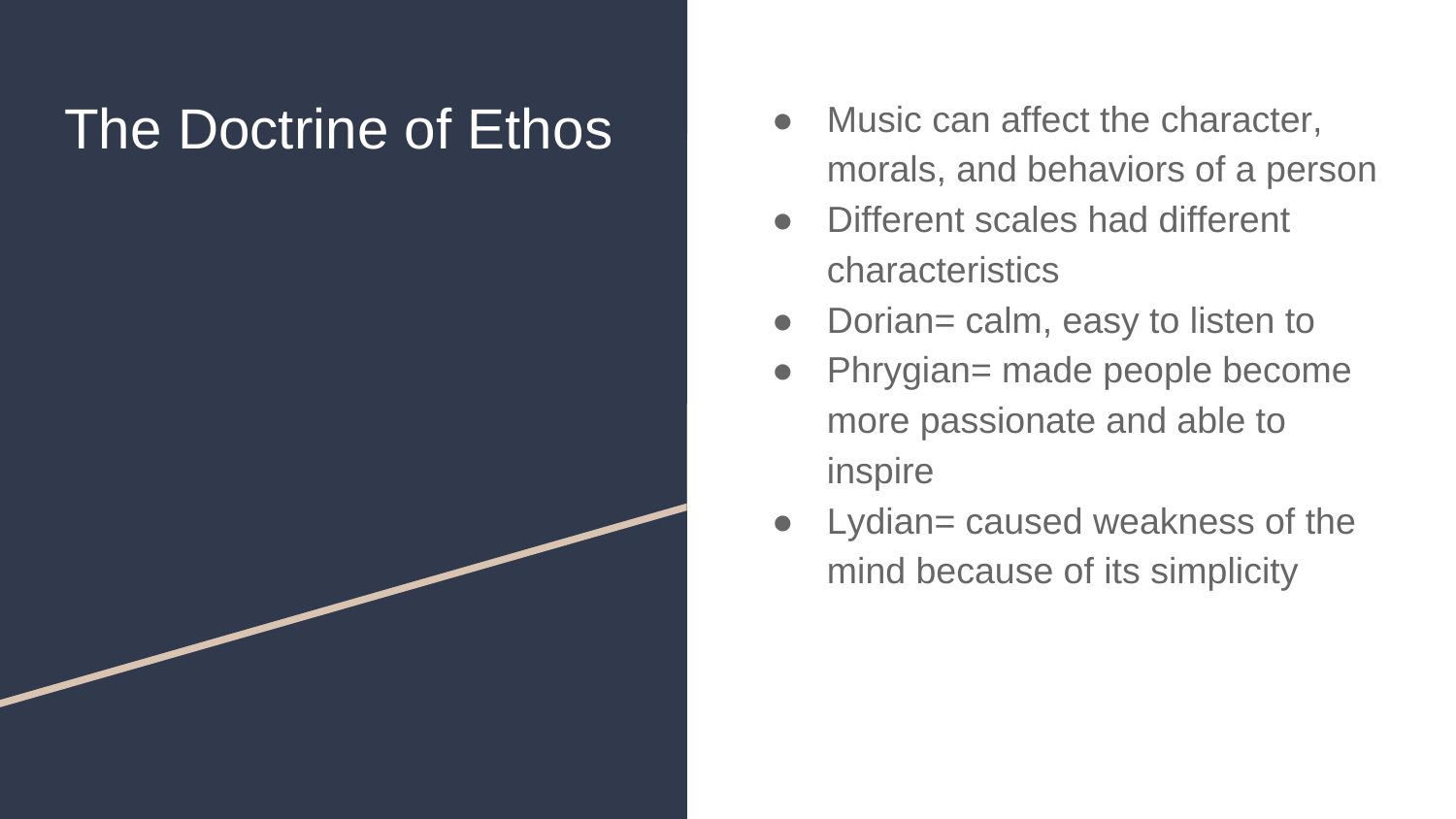- The Affects **Affects Contract Affects Contract Contract Affects Contract Affects** one affection unless acted upon by a stimulus
	- A stimulus moves an affect, and then the affect informs your mind of the emotion you're feeling
	- Affect: state of mind and body that is related to feelings or emotions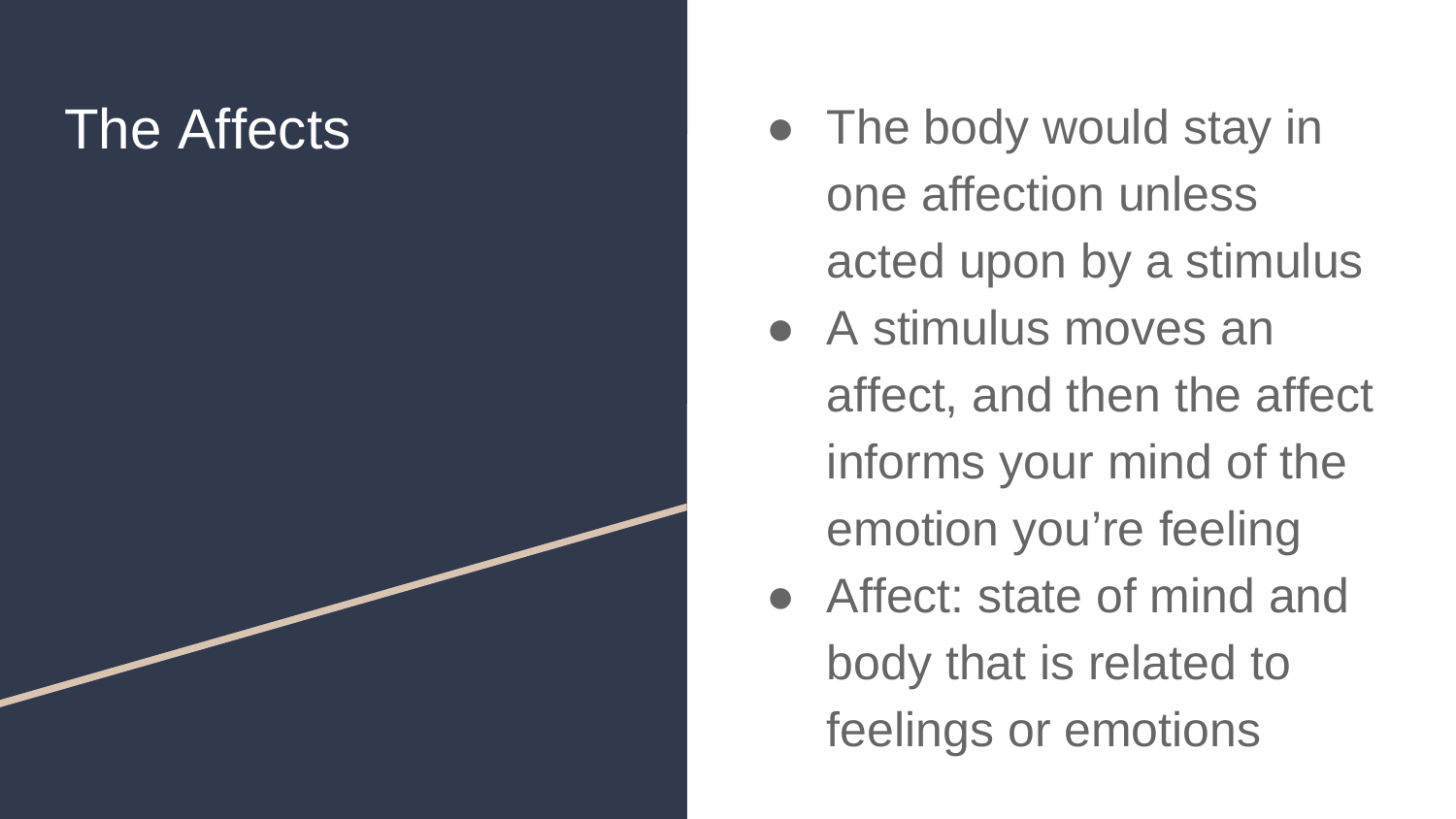- Johann Mattheson **Der vollkommene Capellmeister ("The** Perfect Chapelmaster")
	- 1739
	- Examples of how to arouse a certain emotion in a listener
	- Intervals:
		- Large intervals= joy
		- Small intervals= sadness
		- Rough harmony/rapid melody= anger

Supportive home life

Took music lessons from the age of 7

Lost his hearing

Studied ancient writings and began writing himself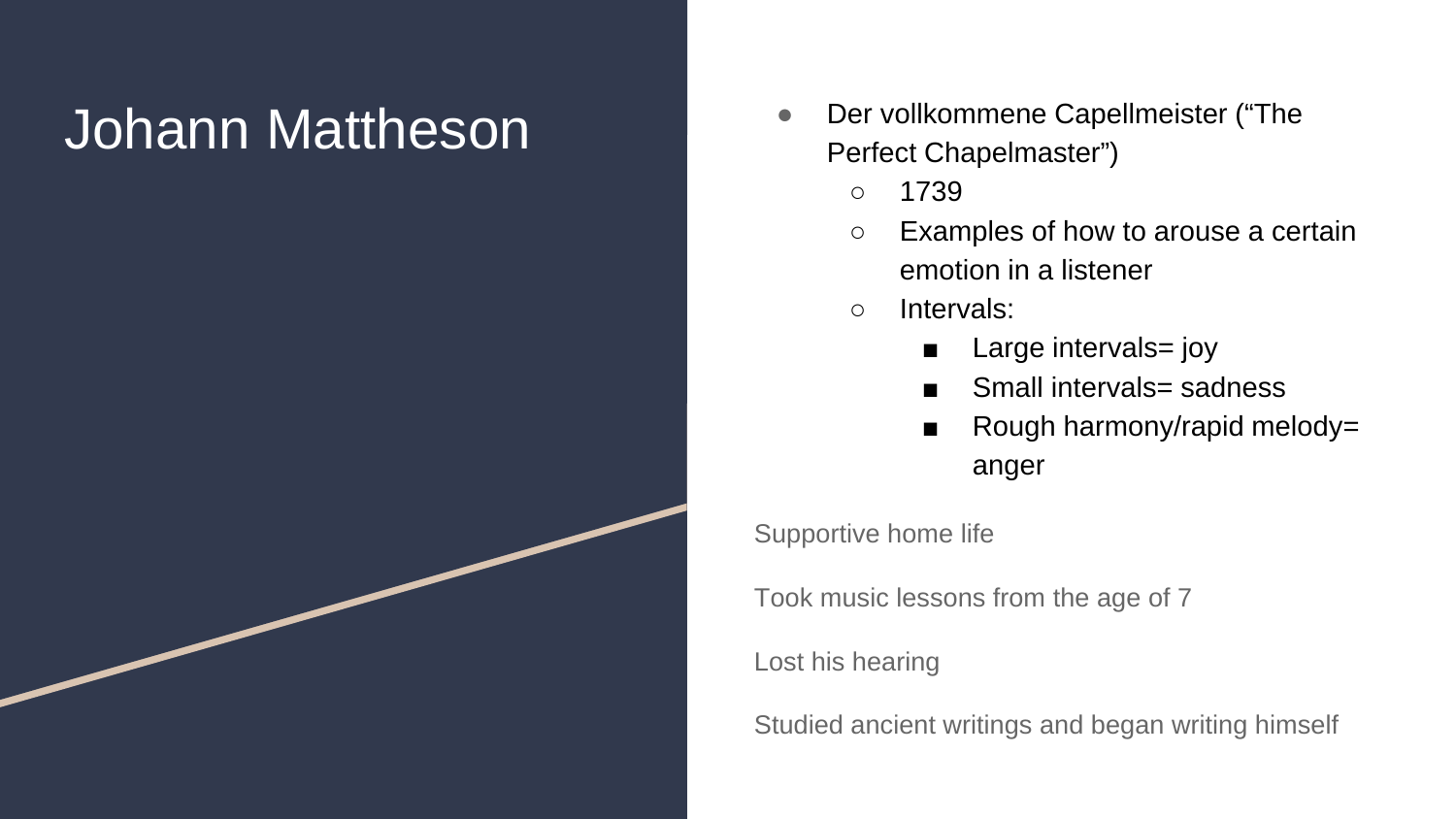### Descartes and his

# "Passions of the Soul"

### 6 basic passions:

- Wonder
- Love
- Hatred
- Desire
- Joy
- Sadness / despair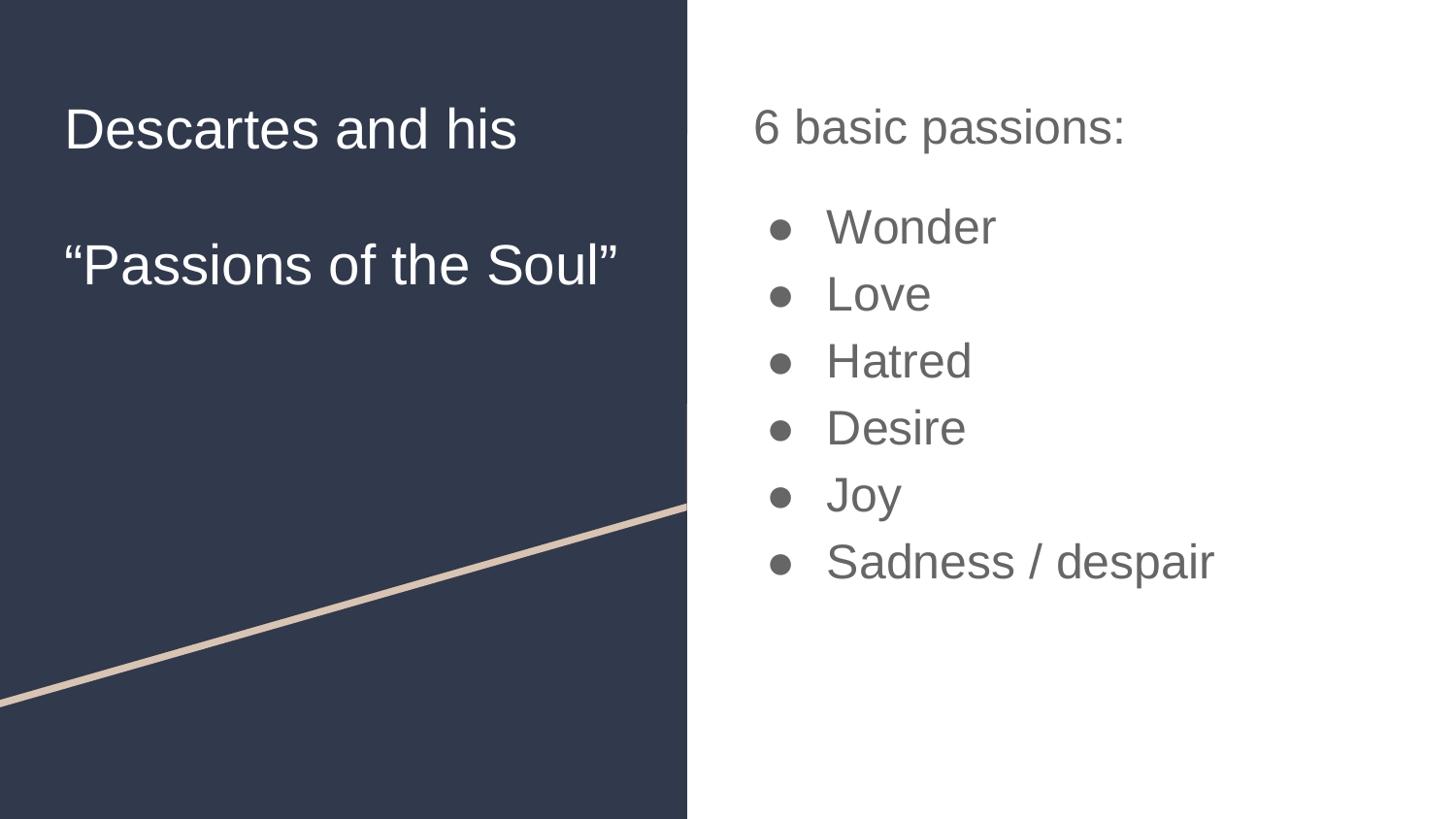## Key Signatures C Major= innocently happy, completely pure



C Minor= innocently sad

Love sick

C# Minor= despair

D flat Major= grief and depression

D Major= triumphant

D Minor= serious and melancholy

Feminine, continuous worries

D# Minor= deep distress, existential angst

Fear, hesitation, anxiety, "the language of ghosts"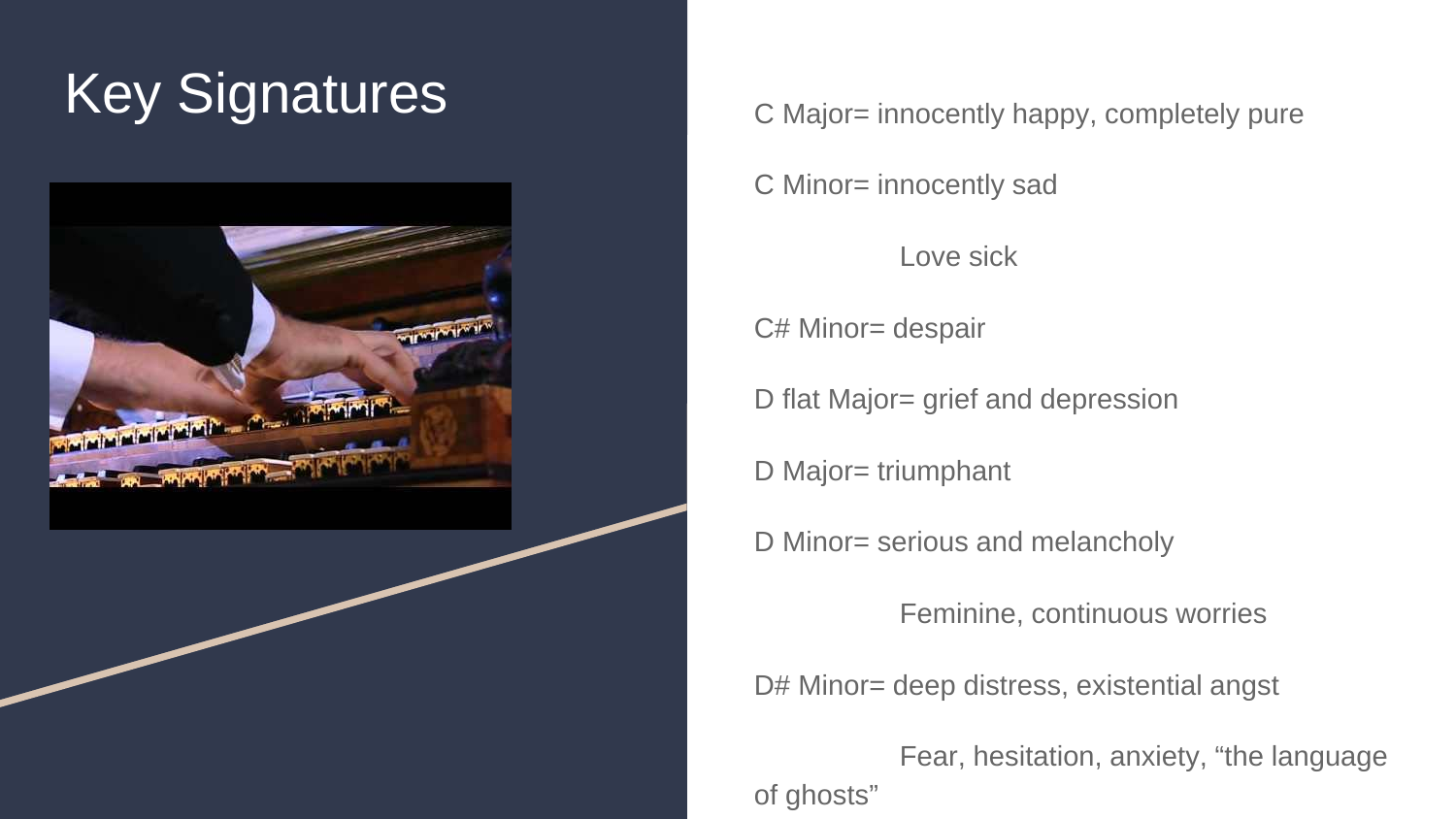

E flat Major= cruel, hard, devotion

E Major= quarrelsome, incomplete pleasure

Delight, yet bickering

E Minor= restless, grief, longing

F Major= furious, quick-tempered, deeply angry but outwardly composed

F Minor= obscure

Deepest depression, lament

F# Major= conquering difficulties, sigh of relief

F# Minor= gloomy, passionate resentment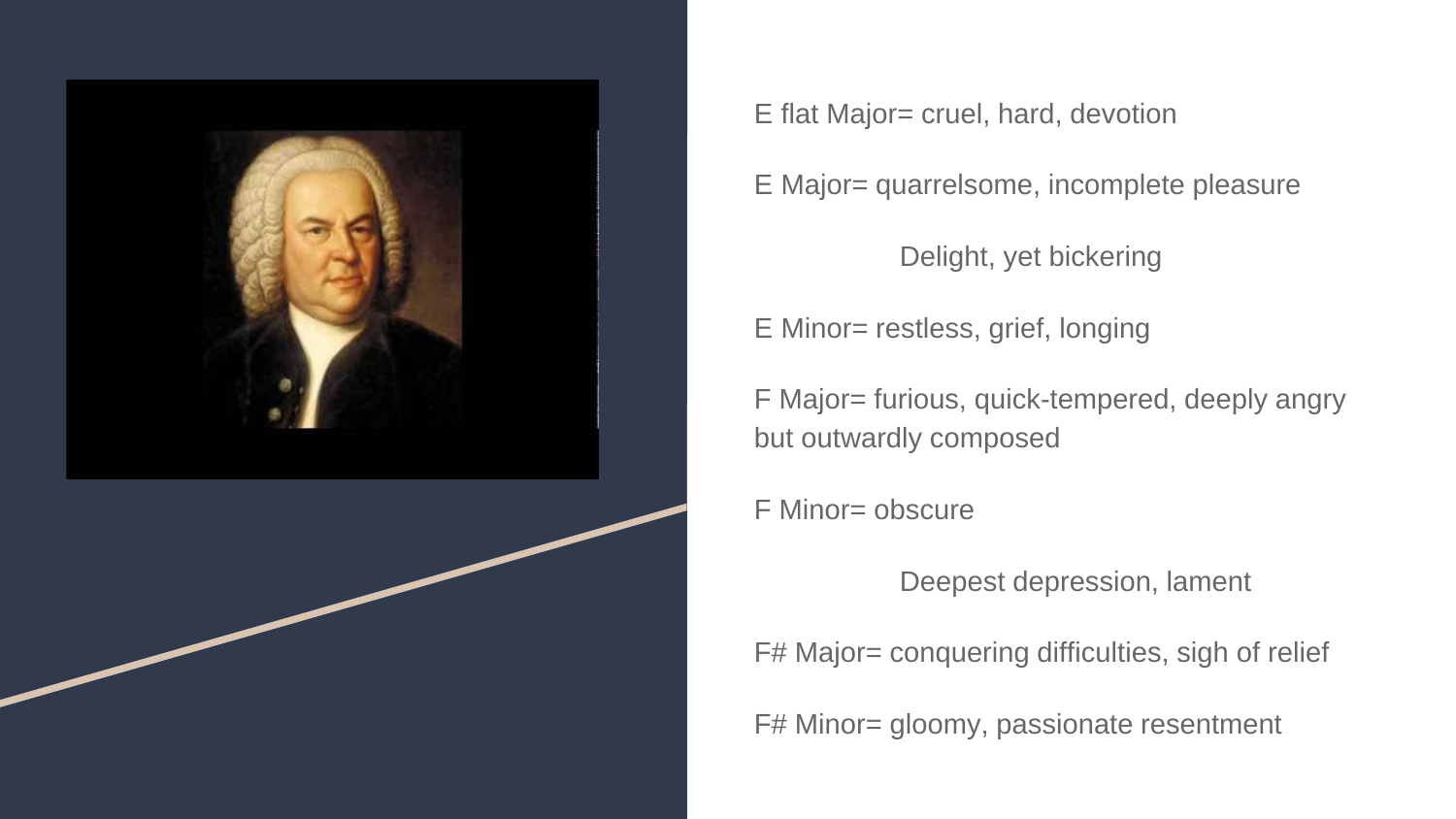

G Major= serious, magnificent, fantasy

Calm and satisfied, friendship, gratitude, "a gentle key full of peace"

G Minor= discontent, uneasiness, worry of the future

A flat Major= death, eternity, judgement

A flat Minor= grumbling, moaning, life-long struggles

A Major= joyful, declaration of love, youthful and optimistic

A Minor= womanly, graceful, tender and capable of soothing

B flat Major= joyful, clear conscience, hopeful for a better world